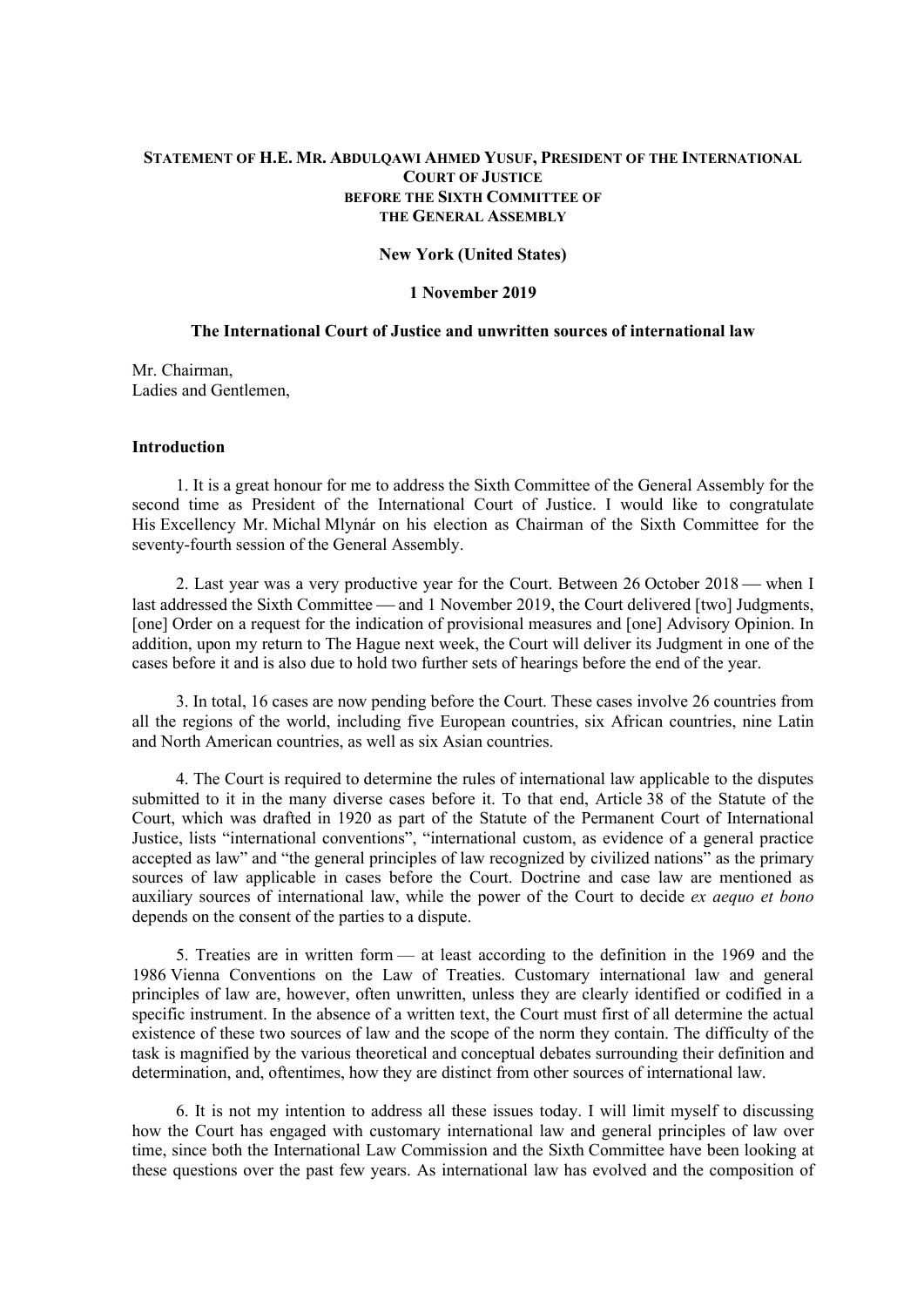international society has been transformed during the last century, the Court has not limited itself to applying Article 38 of the Statute, as if this provision were carved in stone. On the contrary, the Court has shown some ingenuity in taking into account developments in international society when engaging with these sources. I will now examine each of them in turn.

### **I. Customary international law**

 7. Let me start with customary international law. In this respect, it must be emphasized that the Court's approach to the determination of what constitutes customary international law has changed over the years as a result of the evolution of international law and the expanded composition of international society. The universalization of international law following the adoption of the Charter of the United Nations, the emergence on the international scene of formerly colonized peoples as Member States of the United Nations, and the process of codification and progressive development of international law through multilateral conventions are some of the important factors that have contributed to this shift in its approach. The Court's Judgment in the *North Sea Continental Shelf* cases, which was delivered in 1969, marks a watershed moment in the Court's approach to customary international law.

 8. Prior to that Judgment, the Court's approach to customary international law was characterized by two main elements.

 9. *Firstly*, the old approach emphasized repeated usage by States, over a long period of time, in determining the existence of an international custom. For instance, in the *Right of Passage over Indian Territory* case, the Court had to determine whether Portugal was entitled to a right of passage over Indian territory. The Court explained that, with regard to private persons, civil officials and goods in general, during the British and post-British administration period, there existed a "constant and uniform practice" allowing free passage between Portuguese enclaves. The Court emphasized that this practice had continued "over a period extending beyond a century and a quarter" and had remained unaffected by India's accession to independence. On the basis of these elements, which highlighted long-standing practice and usage, the Court held that Portugal had a right of passage in respect of private persons, civil officials and goods as a matter of bilateral customary international law (*Right of Passage over Indian Territory (Portugal* v. *India), Merits, Judgment, I.C.J. Reports 1960*, p. 40).

 10. *Secondly*, the old approach to customary international law emphasized the will of States, and their acceptance, as a factor in the creation of rules of customary international law and as a condition for such rules to be binding on them. This idea was articulated in the Judgment of the Permanent Court of International Justice in the *Lotus* case. The PCIJ stated that "[t]he rules of law binding upon States . . . emanate from their own free will as expressed in conventions or by usages generally accepted as expressing principles of law and established in order to regulate the relations between these co-existing independent communities or with a view to the achievement of common aims" (*"Lotus", Judgment No. 9, 1927, P.C.I.J., Series A, No. 10,* p. 18).

 11. This approach, which equates the emergence of customary norms to a tacit agreement, enabled States which had opposed the existence of a customary rule to declare that they were not bound by it. Two *obiter dicta* of the Court, in the *Asylum* and *Norwegian Fisheries* cases, respectively, are often invoked in legal writings to support what is known as the *persistent objector*  doctrine. For instance, in the *Asylum* case, the Court held that even if a local rule of customary international law concerning the qualification of offences in matters of diplomatic asylum did exist between Latin American States, this rule "could not be invoked against Peru which, far from having by its attitude adhered to it, has, on the contrary, repudiated it by refraining from ratifying the Montevideo Conventions of 1933 and 1939" (*Asylum (Colombia/Peru), Judgment, I.C.J. Reports 1950*, pp. 277-278).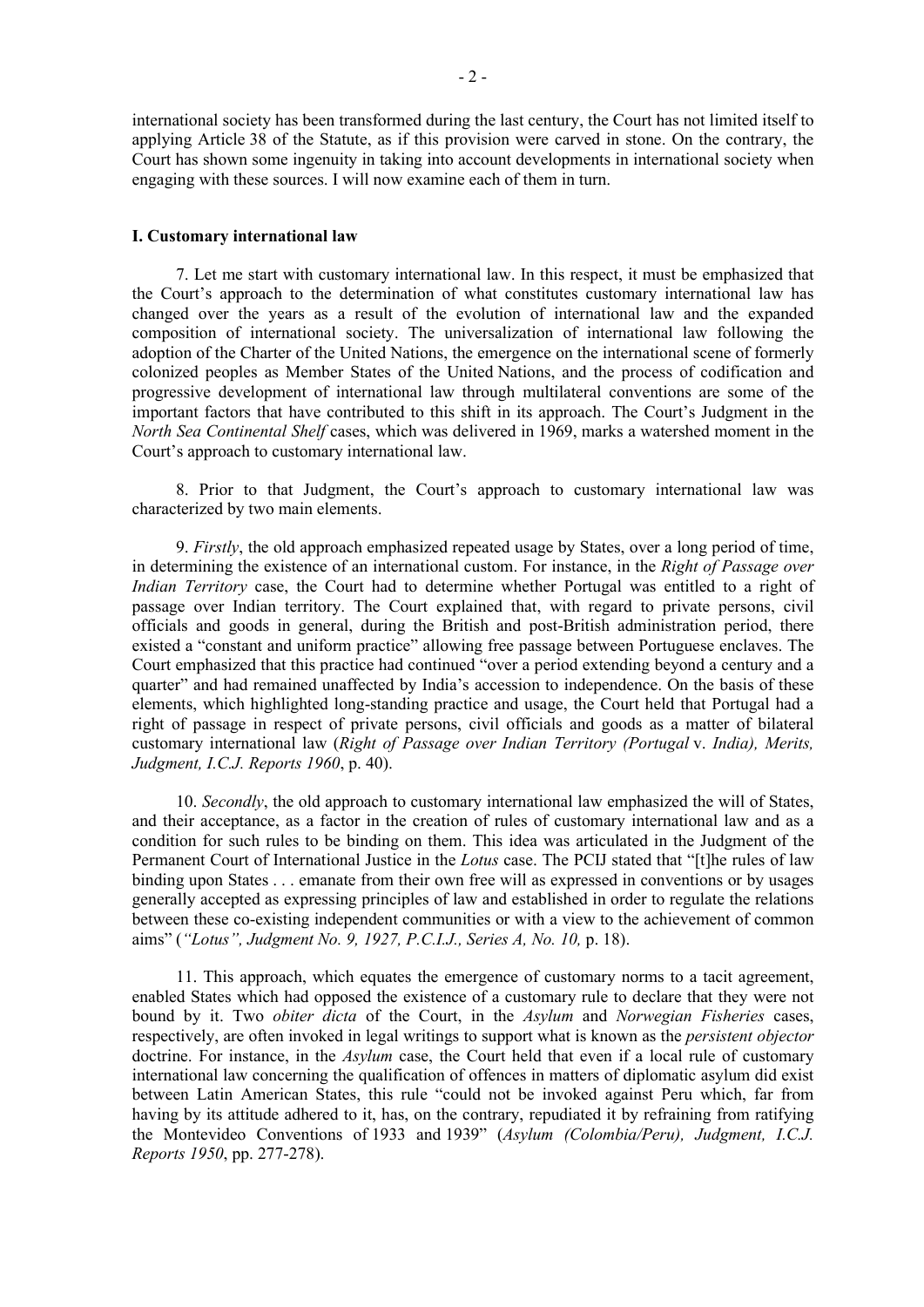12. The Court's old approach to customary international law was primarily based on the realities of international society through the nineteenth century, when multilateralism was still in its infancy, when the legal personality of international organizations was yet to be recognized, and when distance was an obstacle to the accessibility of information on State practice. The world in which the Court's 1969 Judgment in the *North Sea Continental Shelf* cases was rendered was quite different. This Judgment was delivered 20 years after the Court recognized the international legal personality of international organizations in the Advisory Opinion on *Reparation for Injuries Suffered in the Service of the United Nations* (*I.C.J. Reports 1949*, pp. 184-185), and about a decade after the emergence of newly independent African and Asian States on the international scene, which led to a substantial change in the composition of the international community. The 1950s and 1960s, and the post-World War II and Charter era in general, was a period in history when multilateralism bore tangible fruits and a wide range of multilateral conventions were concluded. These three factors deeply affected the Court's approach to determining customary international law norms and, in my view, led to the new approach adopted by the Court in the *North Sea Continental Shelf* Judgment, which has turned out to be long lasting.

 13. As you may recall, the *North Sea Continental Shelf* cases were between Denmark and the Federal Republic of Germany, on the one hand, and The Netherlands and the Federal Republic of Germany, on the other. In both cases, which were joined, the Court had to identify the principles of international law applicable to the delimitation of the continental shelf in the North Sea. In this context, the Court explained that, for a customary international law rule to exist,

"two conditions must be fulfilled. Not only must the acts [of State practice] concerned amount to a settled practice, but they must also be such, or be carried out in such a way, as to be evidence of a belief that this practice is rendered obligatory by the existence of a rule of law requiring it. The need for such a belief, i.e., the existence of a subjective element, is implicit in the very notion of the *opinio juris sive necessitatis*. The States concerned must therefore feel that they are conforming to what amounts to a legal obligation" (*North Sea Continental Shelf, Judgment, I.C.J. Reports 1969*, p. 44, para. 77).

 14. The Court's approach in the *North Sea Continental Shelf* Judgment differs from its previous approach in three critical respects.

 15. *First*, the Court rejected the strong emphasis that the old approach placed on repeated usages in determining the existence of a customary international law rule. On the contrary, here the Court emphasized the importance of *opinio juris*, that is, the legal conviction that the act concerned is prompted by a sense of legal duty. The Court explained that "[t]he frequency, or even habitual character of the acts is not in itself enough. There are many international acts, e.g., in the field of ceremonial and protocol, which are performed almost invariably, but which are motivated only by considerations of courtesy, convenience or tradition, and not by any sense of legal duty" (*ibid*., p. 44, para. 77). Elaborating further, the Court explained that there was a symbiotic relationship between State practice and *opinio juris*, as the same act could evidence both State practice and *opinio juris*. The States performing the act in question must already feel that they are conforming to what amounts to a legal obligation *(ibid.)*. In other words, *opinio juris* may, in some cases, precede or accompany the development of State practice.

 16. *Secondly*, the Court clarified that State practice is not only composed of the usages of States, but may also include the rules established in multilateral conventions, as *consuetudo scripta*. Unlike the approach it took in the previously mentioned *Asylum* case, the Court drew a clear distinction between consent to be bound by a conventional norm and *opinio juris*, that is to say, the sense of legal duty compelling the performance of an act. The Court explained that, while a State may opt out of a treaty or certain treaty provisions through reservations, it cannot do the same with customary international law rules. By their very nature, such rules must have equal force for all members of the international community, and therefore cannot be the subject of any right of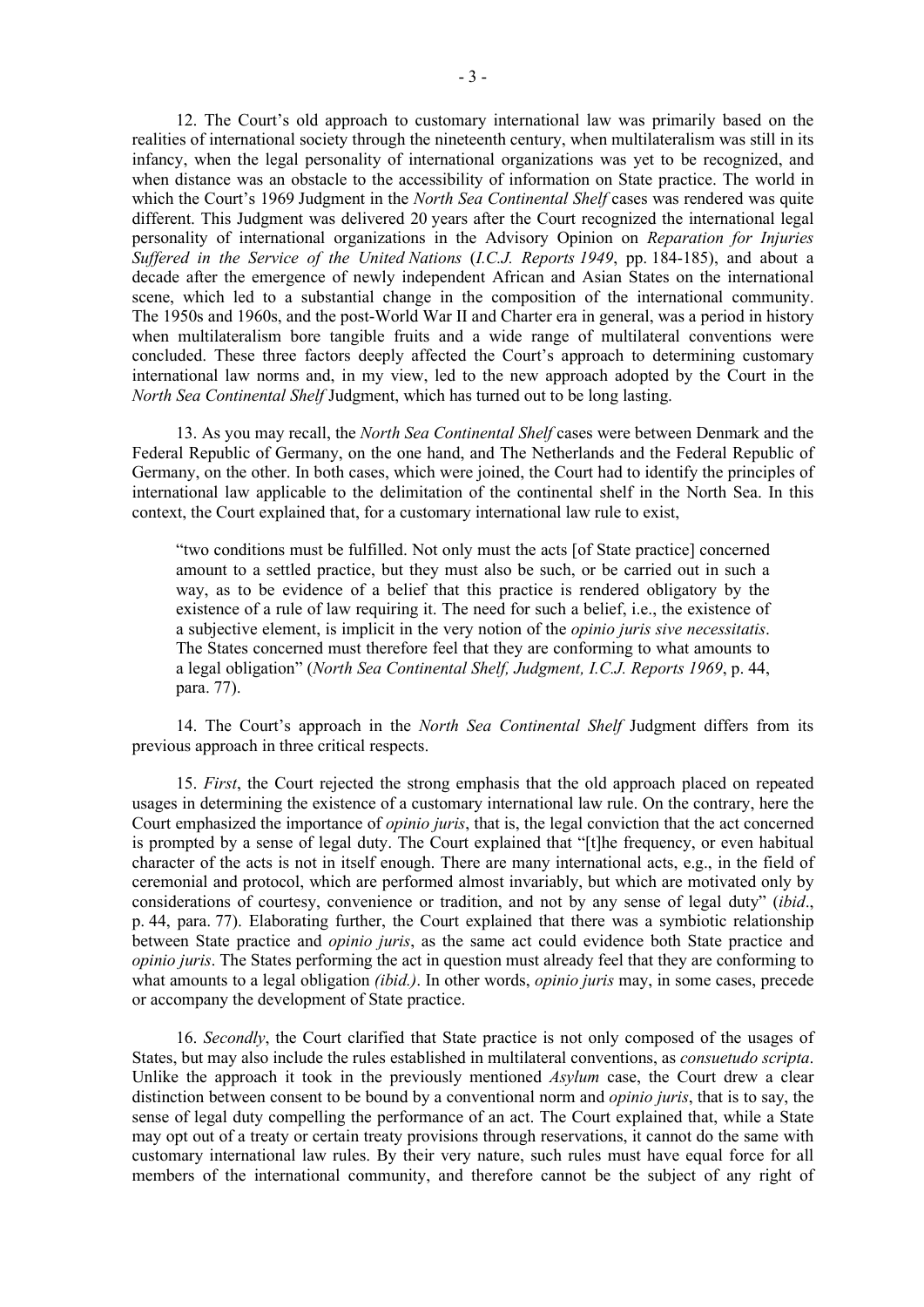unilateral exclusion exercisable at will by a State in its own favour (*North Sea Continental Shelf, Judgment, I.C.J. Reports 1969*, pp. 38-39, para. 63).

 17. This finding of the Court took account of a major development in international relations over the last century: the multiplication of multilateral conventions. In areas such as human rights, the law of the sea, the law of treaties, international humanitarian law, and diplomatic and consular relations, multilateral conventions have been concluded to codify and update international law and reflect the diverse membership, interests and legal traditions of the international community. Concepts such as *jus cogens*, the common heritage of mankind and the exclusive economic zone have entered the language and rules of international law through such multilateral instruments, and they have a dual significance and value as both treaty and customary norms (cf. *Military and Paramilitary Activities in and against Nicaragua (Nicaragua* v. *United States of America) Merits, Judgment, I.C.J. Reports 1986*, p. 95, para. 177). In this respect, the Court has considered that the relevant provisions of the United Nations Convention on the Law of the Sea concerning a coastal State's baselines and entitlement to maritime zones, the definition of the continental shelf, and the delimitation of the exclusive economic zone and the continental shelf reflect customary international law. This has allowed the Court to apply these provisions even to States non-parties to UNCLOS (see *Territorial and Maritime Dispute (Nicaragua* v*. Colombia), Judgment, I.C.J. Reports 2012*, p. 666, para. 114).

 18. *Finally,* the Court's new approach has not placed as much emphasis on time as a factor in determining customary international law rules. In the *North Sea Continental Shelf* Judgment, the Court clarified that, even without the passage of any considerable period of time, very widespread and representative participation in a multilateral convention might suffice in itself to generate customary rules, provided that it included that of States whose interests were especially affected (*North Sea Continental Shelf, Judgment, I.C.J. Reports 1969*, p. 42, para. 73).

 19. With the technological developments of the last century, both time and space have shrunk as regards the emergence of customary norms. State practice, once difficult to bring to the attention of a wider audience, has become more readily accessible. Faster transportation and improved means of communication have increased opportunities for States to meet and exchange views on the desirability and content of international law rules. International organizations have also provided regular forums, such as General Assembly meetings, which have given States more opportunities to engage directly with each other on these issues. Thus, the development of customary international law is no longer necessarily a slow process.

 20. This significant change in approach — which accounted for the role afforded to multilateral conventions in the determination of customary international law, as well as the role assigned to *opinio juris*, in the *North Sea Continental Shelf* cases — paved the way for an additional development in the Court's jurisprudence with regard to customary international law. It provided a stepping stone for the Court to take account of the role of General Assembly resolutions in the formation of customary rules of international law. As you well know, the admission of newly-independent States to membership in the United Nations in the 1960s turned the General Assembly into a world forum where all States could express their views and present their perspectives on the content of rules of international law. This was often done through the adoption of declaratory resolutions of the General Assembly, the legal significance of which became a hotly debated matter in the 1970s and 1980s.

 21. The *North Sea Continental Shelf* Judgment played an important role in the settlement of this debate, in at least three ways. *Firstly*, since a single act could be relied on to establish both State practice and *opinio juris*, resolutions adopted by the General Assembly could potentially do the same*. Secondly*, in the absence of any requirement of long-term maturation and repeated practice, a single resolution or succession of resolutions, even if adopted within a short period of time, could also evidence both State practice and *opinio juris* and lead to the emergence of a customary international law rule. *Finally*, through resolutions, an *opinio juris* recognizing the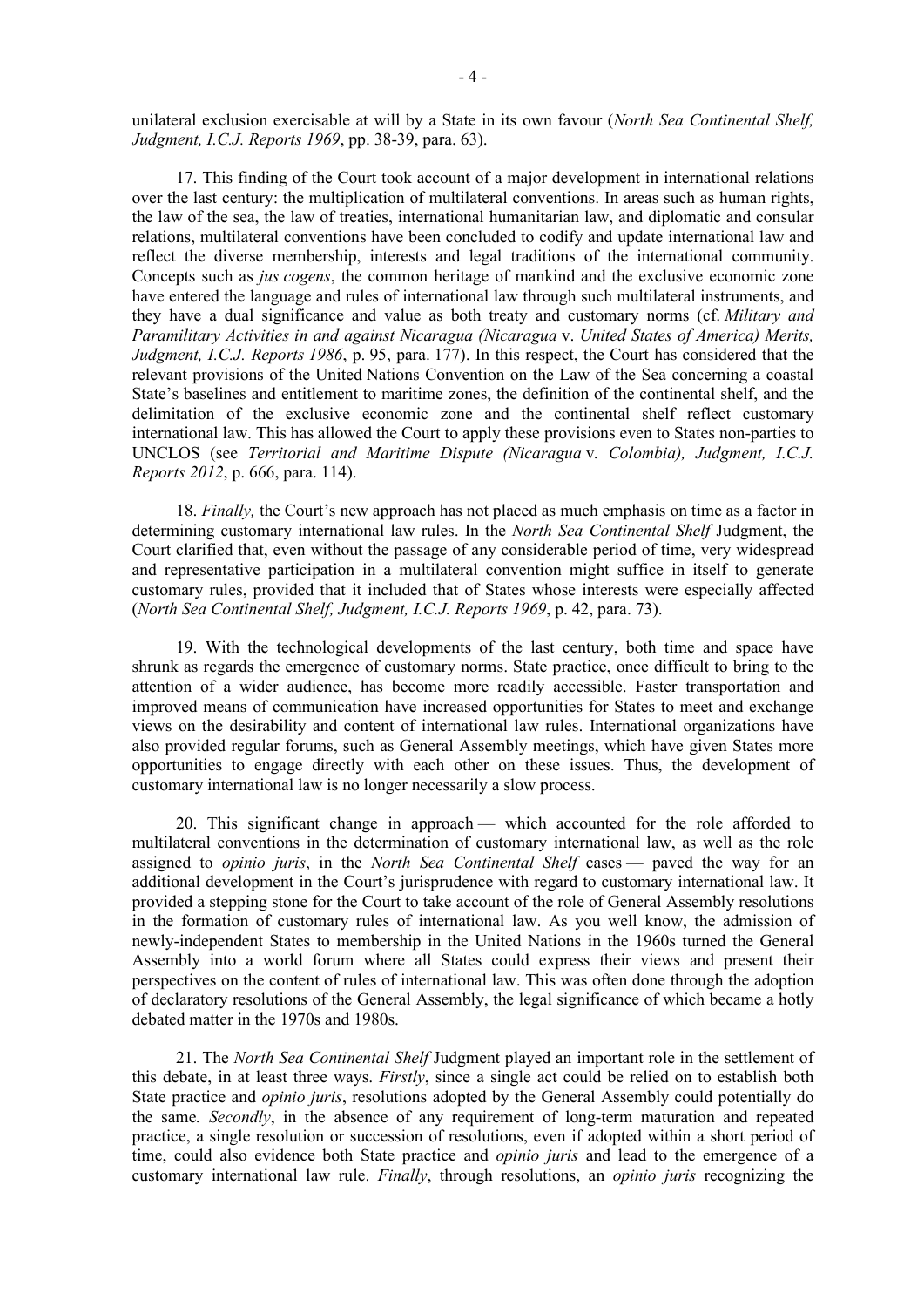existence of a rule of international law could be expressed even before the emergence of a corresponding practice.

 22. The Court first applied this understanding of how customary international law may emerge through resolutions of the General Assembly in the *Namibia* Advisory Opinion, where it characterized resolution 1514 (XV) as "an important stage" in the subsequent development of international law with regard to non-self-governing territories, as enshrined in the Charter of the United Nations, which made the principle of self-determination applicable to all of them (*Legal Consequences for States of the Continued Presence of South Africa in Namibia (South West Africa) notwithstanding Security Council Resolution 276 (1970), Advisory Opinion, I.C.J. Reports 1971*, p. 31, para. 52).

 23. Subsequently, in the *Nicaragua* case, the Court explained that *opinio juris* may, with all due caution, be deduced from, *inter alia*, the attitude of the parties and the attitude of States towards certain General Assembly resolutions. The effect of consent to the text of such resolutions may be understood as acceptance of the validity of the rule or set of rules declared by the resolution (*Military and Paramilitary Activities in and against Nicaragua (Nicaragua* v. *United States of America)*, *Merits, Judgment, I.C.J. Reports 1986*, p. 100, para. 188). Consequently, even if General Assembly resolutions are not formally binding, they can, in certain circumstances, provide important evidence of the existence of a rule or the emergence of an *opinio juris*. To establish whether this is true of a given General Assembly resolution, it is necessary to look at its content and the conditions of its adoption; it is also necessary to see whether an *opinio juris* exists as to its normative character (*Legality of the Threat or Use of Nuclear Weapons, Advisory Opinion, I.C.J. Reports 1996 (I)*, pp. 254-255, para. 70).

 24. The Court applied these principles in its most recent Advisory Opinion, rendered on 25 February 2019 on the *Legal Consequences of the Separation of the Chagos Archipelago from Mauritius in 1965*. The Court explained that resolution 1514 (XV) represented a defining moment in the consolidation of State practice on decolonization, in so far as it clarified the content and scope of the right to self-determination. The Court found, therefore, that resolution 1514 (XV) had a declaratory character with regard to the right to self-determination as a customary norm, in view of its content and the conditions of its adoption. The Court was also of the view that this finding was confirmed by resolution 2625 (XXV), which recognized the right to self-determination as one of the "basic principles of international law" (*ibid.*, p. 37, para. 155).

 25. The Court's approach in the *North Sea Continental Shelf* cases, and its subsequent jurisprudence on General Assembly resolutions, significantly enhanced the identification and determination of customary international law norms. However, this shift in approach did not bring an end to the manner in which certain customary norms had emerged in the past; in other words, rather slowly, and on the basis of long-established usages, outside the framework of General Assembly resolutions or multilateral conventions. The Court analysed the existence of such customary international law rules in the *Arrest Warrant (DRC* v. *Belgium)* and *Jurisdictional Immunities of the State (Germany* v. *Italy)* cases. It also examined their existence in the *Dispute regarding Navigational and Related Rights (Costa Rica* v. *Nicaragua)* case, where the Court found that Costa Rican riparians of the San Juan River had a customary right to fish in the river for subsistence purposes. Although the Parties agreed that this practice was long established, they disagreed whether it had become binding on Nicaragua as a matter of customary law. For the Court, Nicaragua's failure to contest the existence of a right arising from a practice which had continued undisturbed and unquestioned over a very long period, was particularly significant (*Dispute regarding Navigational and Related Rights (Costa Rica* v. *Nicaragua), Judgment, I.C.J. Reports 2009*, pp. 265-266, para. 141).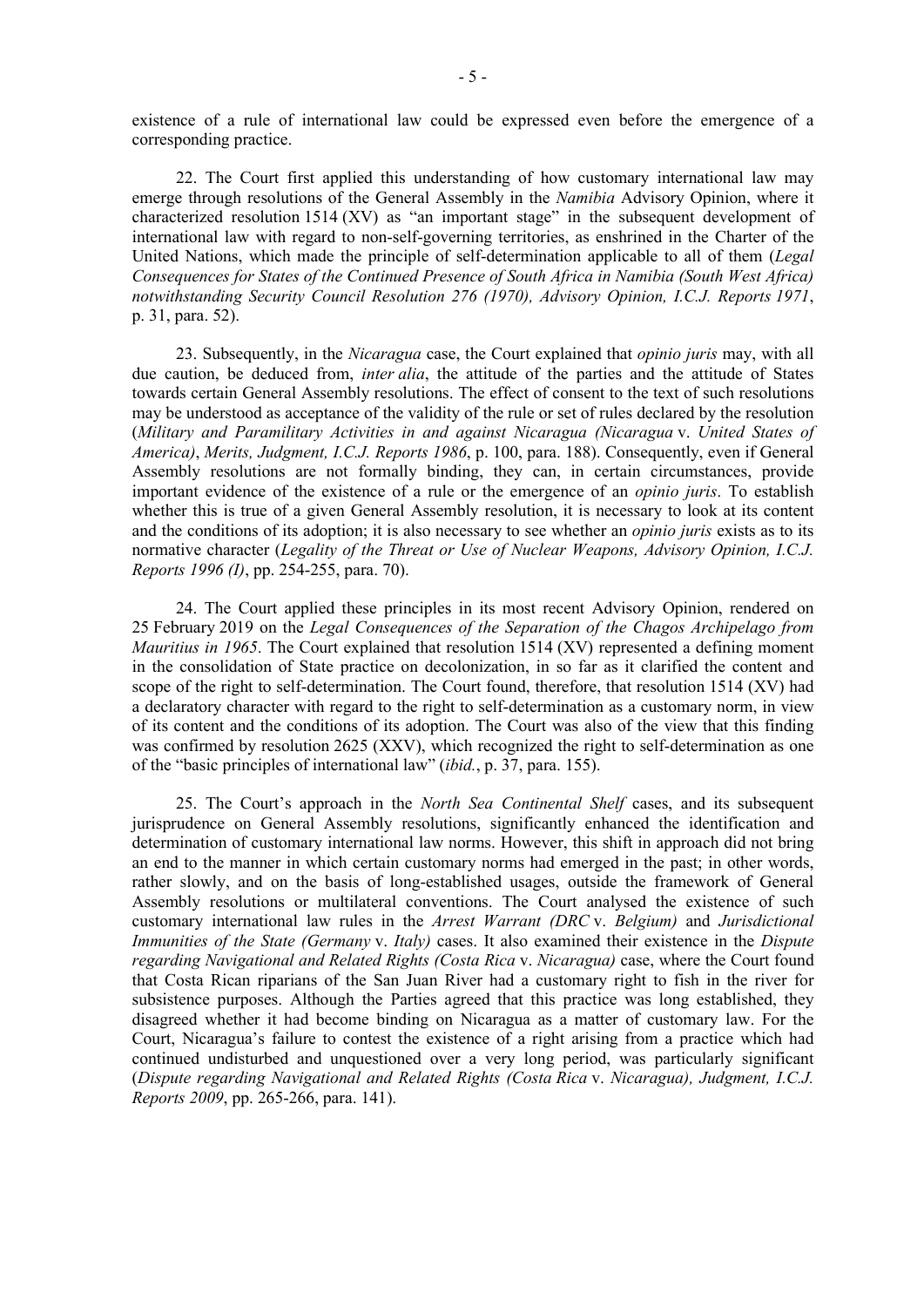### **II. General principles of law in the jurisprudence of the International Court of Justice**

Distinguished Delegates,

 26. Let me turn now to general principles. Here also, the Court has shown sound legal creativity. As you may recall, Article 38, paragraph 1 *(c)*, of the ICJ Statute enables the Court to apply "general principles of law recognized by civilized nations" to the disputes submitted to it.

 27. Neither the PCIJ nor the ICJ has ever explicitly based a decision on a rule or principle derived from the "general principles of law recognized by civilized nations". This is, in my view, a result of the use of the expression "civilized nations" in Article 38 and the negative historical connotations associated with it.

 28. Following the universalization of international law and the extension of its application to all States, Guatemala and Mexico proposed in 1971 to amend the Statute by deleting the word "civilized", which, as they put it, was "a verbal relic of the old colonialism". However, the word may not have much practical significance today. As argued by Judge Fouad Ammoun in his separate opinion in the *North Sea Continental Shelf* cases, in view of the fundamental principles of the Charter, and their universality, the text of Article 38, paragraph 1 *(c)*, of the Statute of the Court cannot be interpreted otherwise than by attributing to it a universal scope involving no discrimination between the members of a single community based upon sovereign equality (*North Sea Continental Shelf cases (Federal Republic of Germany/Denmark; Federal Republic of Germany/Netherlands), Judgment, I.C.J. Reports 1969*, separate opinion of Judge Ammoun, p. 134, para. 33).

 29. While the Court has wisely steered away from using the phrase "general principles of law recognized by civilized nations", it has nevertheless invoked and applied general principles of a legal character in a manner which has enriched international law in general.

 30. Before examining concretely how the Court has done so, let me first draw a distinction between reference by the Court to general principles and the use of the term "principles" as a convenient shorthand to refer to the rules of international law (see, for instance, *"Lotus", Judgment No. 9, 1927, P.C.I.J., Series A, No. 10*, p. 16). In the *Gulf of Maine* case, the Parties called on the Chamber of the Court to decide the question submitted to it *[and I quote]* "in accordance with principles and rules of international law applicable in the matter as between the Parties". The Chamber explained that the association of the terms "rules" and "principles" was no more than the use of a dual expression to convey one and the same idea, since in this context "principles" clearly meant principles of law (*Delimitation of the Maritime Boundary in the Gulf of Maine Area (Canada/United States of America), Judgment, I.C.J. Reports 1984*, pp. 289-290).

 31. Aside from the use of the term "principles" as a synonym of "rules", one may distinguish three types of general principles identified by the Court.

 32. General principles of the first type are inherent to any legal system and are therefore to be found in the international legal system. In all legal systems, participants should be able to expect "good faith" from each other when negotiating, interpreting or applying their agreements. Thus, in the *Nuclear Tests* cases, the Court characterized good faith as "one of the basic principles governing the creation and performance of legal obligations". On the basis of this general principle, the Court held that unilateral declarations of States were also a formal source of international law, updating and enriching Article 38 of the Statute in the process (cf., *Nuclear Tests (Australia* v. *France), Judgment, I.C.J. Reports 1974*, p. 268, para. 46).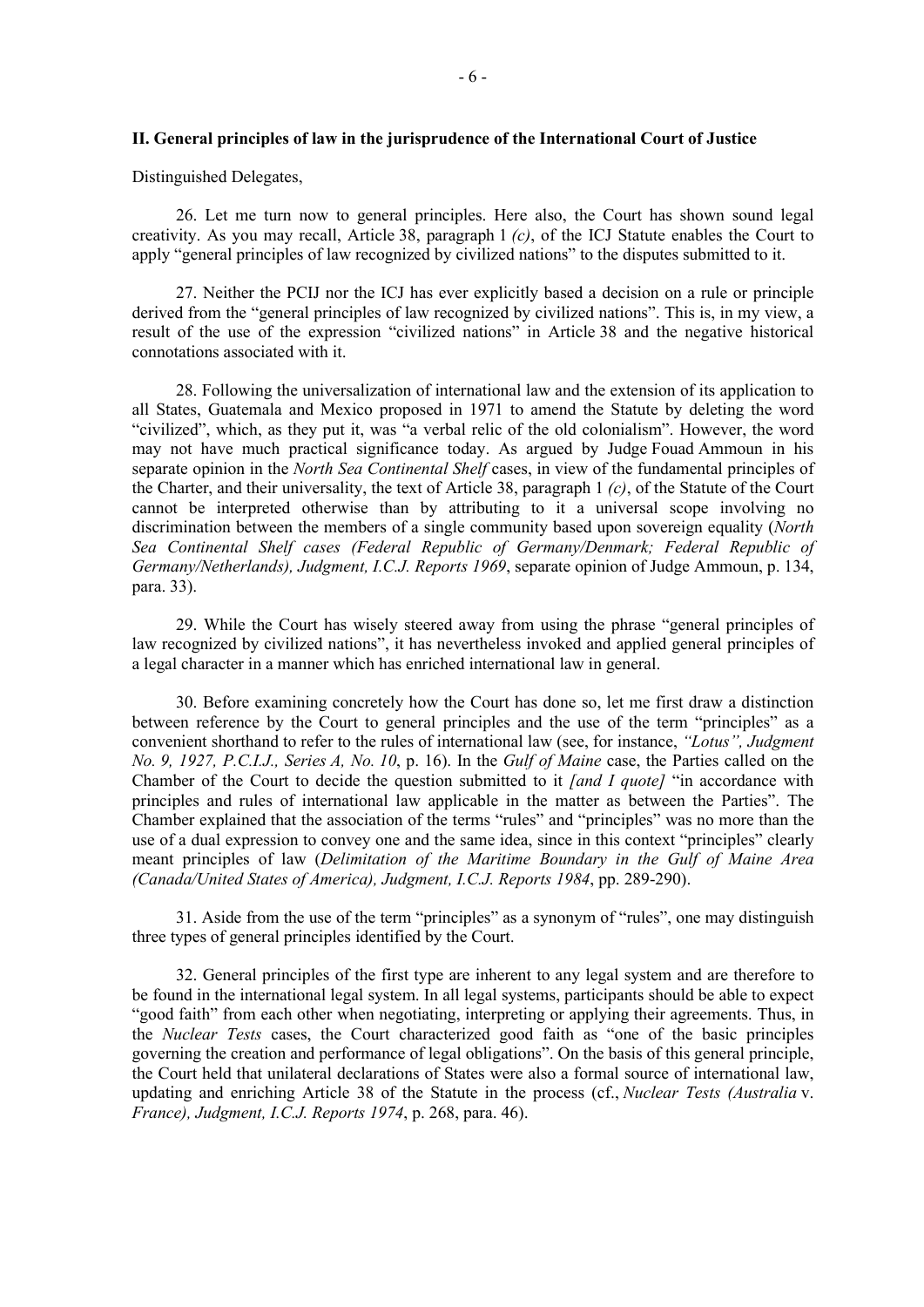33. The second type of general principles derives from existing rules of international law. I will refer to them as general principles of international law (*principes généraux du droit international*). Some of these principles, such as those of non-intervention, the prohibition of the use of force, the sovereign equality of States and territorial integrity, which have all been explicitly recognized by the Court as "principles of international law", are enshrined in the Charter of the United Nations as fundamental principles of the contemporary international legal order.

 34. Whereas these general principles of international law have a binding legal character, the Court has also referred to other general principles of a moral and normative character, which reflect values widely shared by the members of the international community and which may generate concrete rules of positive international law. I am thinking here about the Court's references, in the *Corfu Channel* case, to the "elementary considerations of humanity more exacting in time of peace than in time of war" (*Corfu Channel (United Kingdom* v. *Albania), Merits, Judgment, I.C.J. Reports 1949*, p. 22) and, in the Advisory Opinion on *Reservations to the Genocide Convention*, to the "most elementary principles of morality", and the "moral and humanitarian principles" which the Court characterized as forming the basis of the Genocide Convention (*Reservations to the Convention on the Prevention and Punishment of the Crime of Genocide, Advisory Opinion, I.C.J. Reports 1951*, pp. 23-24).

 35. The third category of general principles referred to by the Court as "general principles of law" is often derived from domestic legal systems. One of the main areas where the Court has recognized such general principles of law is in international procedural law. This is, for instance, the case with evidentiary principles, such as the admissibility of indirect evidence, and other procedural principles such as the principle of the equality of arms of parties, and the principle of *res judicata*. Other general principles of international procedural law include the principle that "no one can be judge in his own cause", the fundamental principle of the sound administration of justice, and the prohibition of deciding cases *infra* or *ultra petita*.

 36. Having briefly outlined the Court's use of general principles, let me turn to the purpose for which the Court has recourse to such principles and their function in the international legal order. As mentioned above, the Court has relied on the general principle of good faith to update the list of sources of international law provided for in Article 38 of the Statute and to include unilateral declarations of States. The Court tends to use general principles primarily to create coherence in the international legal system.

 37. The question of coherence in international law is an existential one. The lack of a centralized legislator at the international level has often triggered fears about the possible effect of contradictions between international legal norms. It has also raised questions about possible lacunae in international law, and its corollary, the potential declaration by the Court of a *non liquet*. General principles have proved effective in helping the Court to address both structural problems of law-making in international society and to promote coherence.

 38. The Court has also used general principles of international law to "fill in the gaps", and to avoid *non liquet* or recourse to the *Lotus* principle of liberty. For example, in the *Norwegian Fisheries* case, the Court noted the absence in international law of technically precise rules governing the choice by a coastal State of its baselines for the delimitation of its territorial sea. For the Court, however, it did not at all follow that the delimitation undertaken by the Norwegian Government in 1935 was not subject to certain principles which make it possible to judge its validity under international law. The Court explained that "certain basic considerations inherent in the nature of the territorial sea, bring to light certain criteria which, though not entirely precise, can provide courts with an adequate basis for their decisions, which can be adapted to the diverse facts in question" (*Fisheries (United Kingdom* v. *Norway), Judgment, I.C.J. Reports 1951*, p. 132).